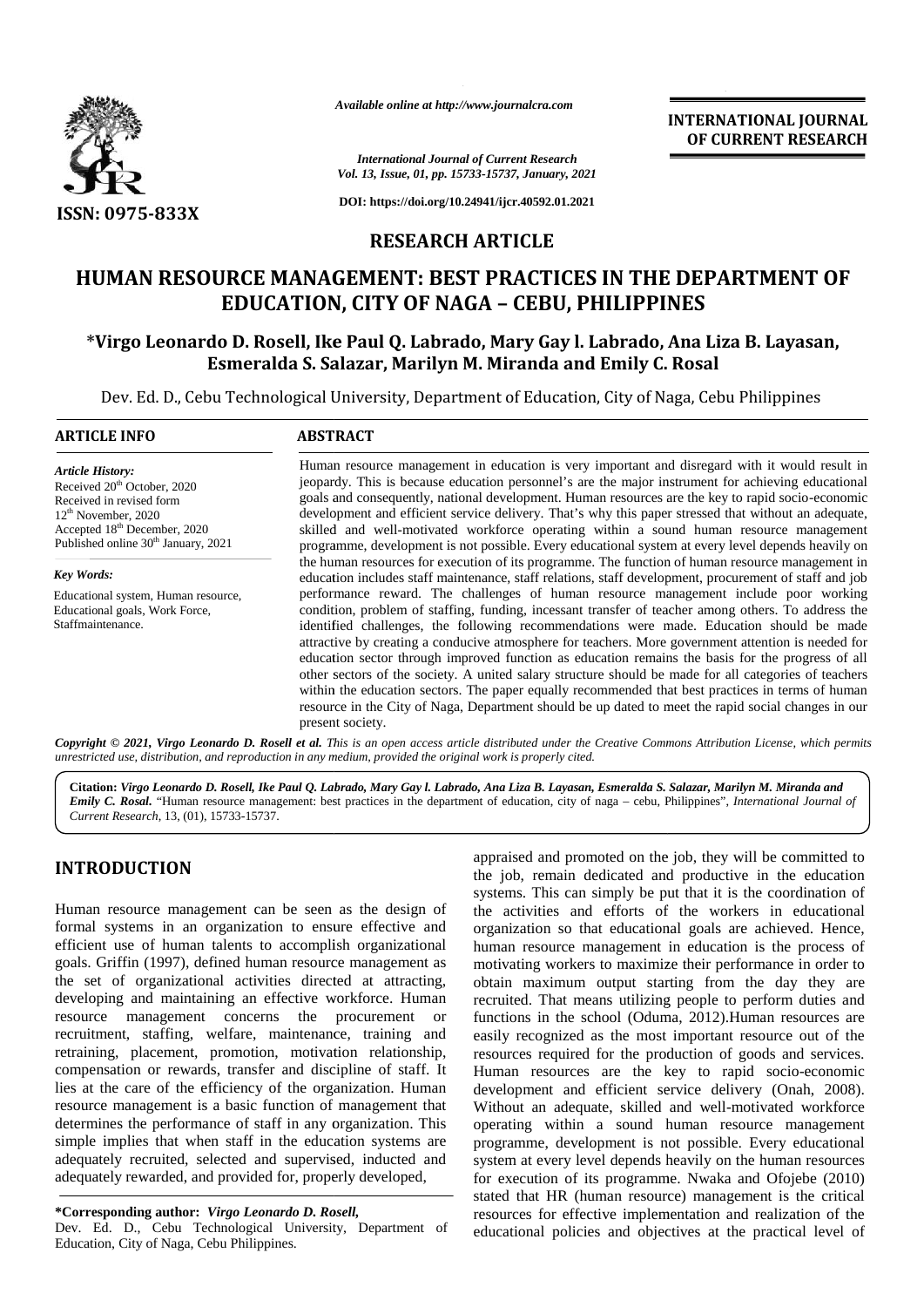school division or school district. A manager, whether in private or public sector, who underrates the critical role and underplays the importance of people in goal achievement, can neither be effective nor efficient (Oduma, 2012). It is the supervisors or heads in a school division who ultimately interprets and implements policy as represented in the school curriculum, which is designed to actualize educational goals (Omojunwa, 2007). Maintaining and improving educational standards is only possible through school personnel. Human resources therefore are the most indispensable entity in the school. They are the greatest aid to learning. The shortage or poor management of supervisors or head of office reduces the extent to which the curriculum can be delivered effectively. It should be noted that the major premise of human resources management in education is that the end results of the educative process will be determined by the effectiveness of the school personnel who facilitate learning for self actualization and national development. Human resource management in education essentially is concerned with three major issues namely.

- Assessing the need for staff
- Satisfying the need for staff and
- Maintaining and improving the staff services.

City of Naga Division-Cebu, Philippines is categorized as one of the small divisions nationwide based on the New Organizational Structure as stated in the Department of Education Order 52, series 2015. The size classification of the city of Naga Division was determined through the minimum staffing complement allocated in the division office. Despite the categorization of Naga Division, our school division has envisioned it as a place conducive for the employees both teaching and non-teaching personnel. In the Governance and Operations Functions of Department of Education, capacity of the organization to continuously improve and strategically manage the Bureau of Human Resource and Organizational Development are stated to guide the Regional and Division Offices of the function that they need for implementation and application in the field. The City of Naga Division has encountered difficulties in the Human Resource Management Department when it started to function separately from the Cebu Province Division. The common challenges experienced in human resource management in the City of Naga Division during its first five years of implementation are:

- poor working conditions due to working space and offices,
- problems in staffing with its limited manpower,
- lack of technology equipment to fast-track claims and benefits,
- slow manual processing of documents.

It is inevitable situation because the division office was still adjusting with the rapid changes yet, the Schools Division Superintendent provided local management and administration of the Department's mandate to efficiently cater the concerns of the employees while working on how to address the needs for the welfare all employees**.**

**Objectives of the Study:** This research review aims to provide the best practices in the Department of Education, City of Naga – Cebu, Philippines in terms of human resource.

Specifically, this research review seeks to understand the following areas:

- Cite the best practices of the human resource department in the City of Naga, Cebu, Philippines.
- Determine goals and role of human resource management in education in the Division of City of Naga, Cebu, Philippines.
- Identify the functions of human resources management in education in the Division of City of Naga, Cebu, Philippines.
- Present the challenges of human resource management in education in the Division of City of Naga, Cebu, Philippines.
- Provide various recommendations in terms of human resource in the Division of City of Naga, Cebu, Philippines.

## **METHODOLOGY**

This is a descriptive research which utilizes data from reliable sources such as interview to the person in-charge in the Human Resource Management, administrative memoranda from national office, topical and latest published research materials, web portals and actual experiences and observations within the City of Naga Division. All the collected data about the best practices in the Human Resource Department in the City of Naga division will be organized and analyzed for a reliable information and a valid source of reference. It analyses the different data to determine connections of different issues and challenges of human resource in terms of the best practices in the Department of Education, City of Naga – Cebu, Philippines. The content of this paper also utilized related studies and review of related literature as a source of reference in finding knowledge and information that response all the questions of this paper. In addition, this paper identifies different areas that will come up with immediate plan of action to deliver effective and efficient human resource management in the Division of City of Naga, Cebu, Philippines.

#### **Presentation of Data and Analysis**

#### *A. Goals and Role of Human Resource Management in Education*

The goals of human resource management in education are to develop the workers and to contribute to goal achievement. Human resource management has some specific roles to play. These are strategic and operational roles.

**Strategic Role:** Human resources are critical for effective educational functioning. Human resources were once relegated to second-class status, but its importance has grown dramatically in the last decade. Again, its new importance stem from adequately recruited, selected and supervised, inducted and adequately rewarded, provided for, properly develop, appraised and promoted on the job. They will be committed to the job, remain dedicated and productive in the education system. It also represents a significant investment of the educational efforts. If managed well, human resources can be a source of competitive strength for the education. Strategically, human resources must be viewed in the same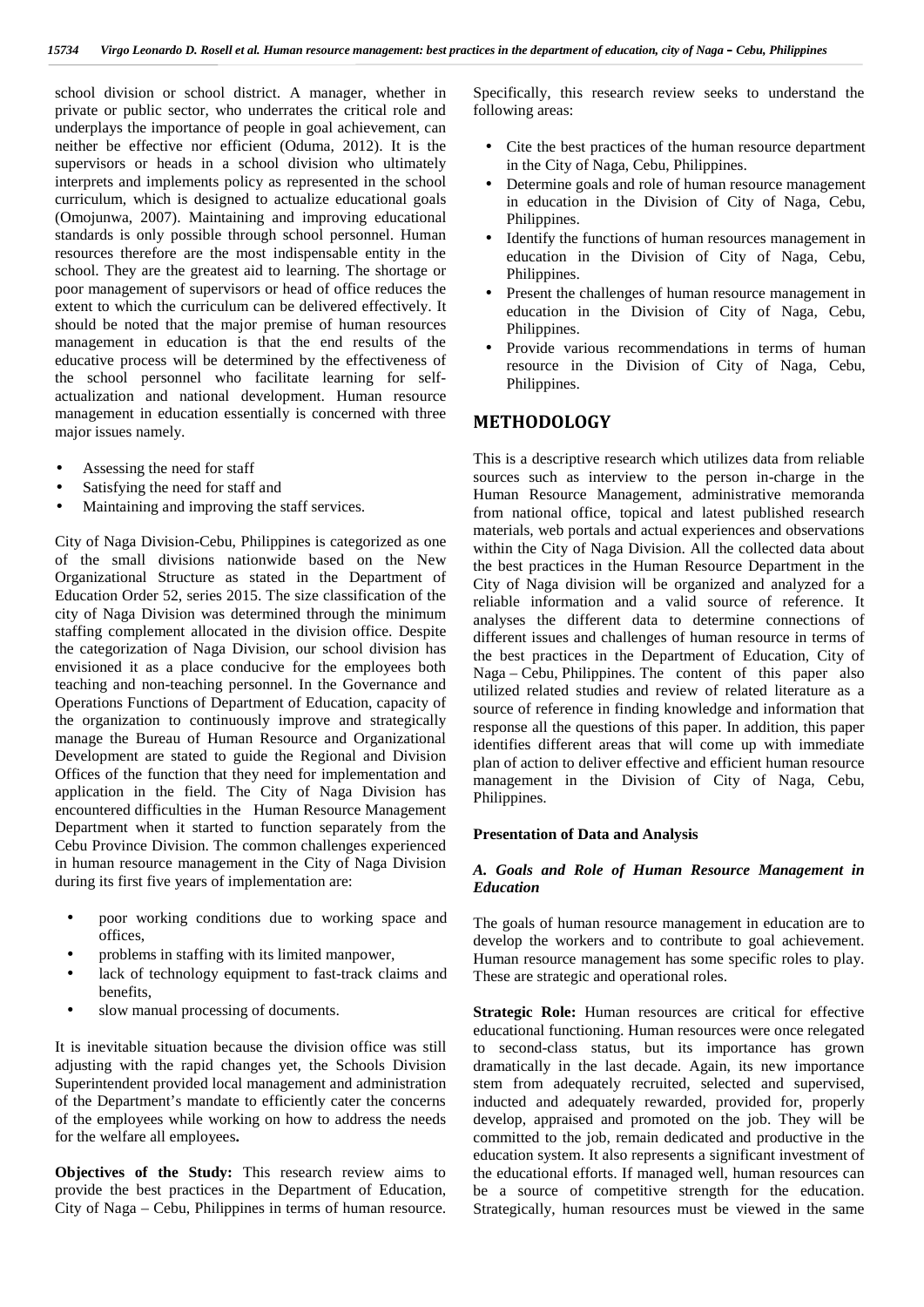context as the financial, technological and other resources that are managed in any organization (Onah, 2008).

**Operational Role:** According to Mathis and Jackson (1997). Operational activities are both tactical and administrative in nature. Griffin (1997) sees operational role from the legal perspective because some have regulated various aspects of employee-employer relations. Human resources management is therefore, interested in compliance with equal employment opportunities and observation of labour laws; examples; applicants must be oriented to the organizations, supervisors must be trained, safety problems must be resolved; wages and salaries must be administered. A wide range of activities typically associated with the day-to-day management of people as provided by laws and regulations must be performed efficiently. It is this collection of activities that has often been referred to as the personnel function, and the newer strategic focus of human resources management has not eliminated. In summary, it is difficult to produce one general interpretation of what human resource management means today.

#### *Functions of Human Resources Management in Education*

Human resource management in education is a set of practices and methods of integrating and maintaining the teaching staff in the school so that the school can achieve their purpose and as well as meet the goals for which they were established. It is the motivation and coordination of the activities and effort of the school personnel in school in order to obtain maximum output from them and consequently achieve the goals of education optimally. In accordance with Republic Act (RA) 9155, the Secretary of Education delegates the supervision of field offices (regional and schools division offices) to the Undersecretary supervising the Governance and Operations strand. Further, the Office of the Regional Director provides leadership and management of the Department's mandate at the regional level while the Office of the Schools Division Superintendent provides local management and administration of the Department's mandate at the schools' division level. Thus, the Bureau of Human Resource and Organizational Development has to make plans aligned with the set expectations which is indicated in the Governance and Operations Functions of Department of Education.

- Develops and implements an Organization Development (OD) Framework for the Department that is responsive to aspirations of the organization to support the delivery of basic education.
- In collaboration with the Project Development
- Division (PDD) of the Project Management Service (PMS), designs Education Development Programs and Projects (EDPPs) in the context of the organization development framework and plan of the Department.
- Integrates and orchestrates the development of all national policy and operational frameworks of the different offices in the Department.
- Integrates and orchestrates the implementation of the Department's organization development and management agenda and programs.
- Manages, coordinates and implements specific EDPPs to ensure relevance, quality, completion and sustainability of results.
- Develops and strengthens the in-house capability on the operation and management of organization development and change initiatives.

 Generates knowledge and information derived from the implementation and evaluation of EDPPs for future development and design initiatives.

*Staff Maintenance:* This concern making the work environment conducive for workers, pertinent practices include; promotion and transfer, motivation, staff safety, security and health services. It is pertinent that educational establishments have sound policies in respect of staff transfer and promotion to ensure that justice and fairness prevail in dealing with staff. As work to be performed in the school is important, the mood of the man to perform the job is equally important. For maximum and productive goal attainment, the supervisor or the head of office must ensure the comfort and happiness of the workers. That can be done through prompt payment of salary, and ensuring a safe and healthy working environment.

*Staff Relations:* There must be a good communication network in the school division or school district to enable workers to be constantly informed of the progress being made in the school. Workers should be encouraged to participate in planning and decision making. Workers should be encourage by recognizing the staff as human beings with feelings, interest, needs and emotions and treating them as such with fairness and respect.

*Staff Development:* This is the process of appraising staff performances and identifying their key skills and competence that need development or training to improve their skills for better performance. It involves providing development programme and training courses that are suitable for the programme. The success of educational organization hinges on the strength and quality of the staff members. There is need to change through training and to improve and grow in competence. This can be done through in-service training, conference, workshop and seminars.

*Procurement of Staff:* Human resource management functions start with the process of recruitment and selection by which educational institutions get the best personnel to interpret and implement the curriculum programmes. Staffing of schools is a job performed by the HR level in the school division or school district through its agencies in the local and national government. Procurement of staff in education deals with obtaining people with appropriate and necessary skills, abilities, knowledge and experience to fill the vacant teaching posts in schools.

*Job Performance Rewards:* This involves the design and administration of rewards for jobs performed. It is very important that management, ministry of education and its agencies take the issue of reward system very seriously. Staff performance would increase substantially if they are adequately compensated according to the quality and quantity of work done.

#### *C. Challenges of Human Resource Management in Education*

Human resource management has become notably complex in the sense that as human beings, they are not reliable for doing one thing over and over in exactly the same way. People are limited in resources. They can be expensive depending on their cadres, qualification and skills. Their productivity is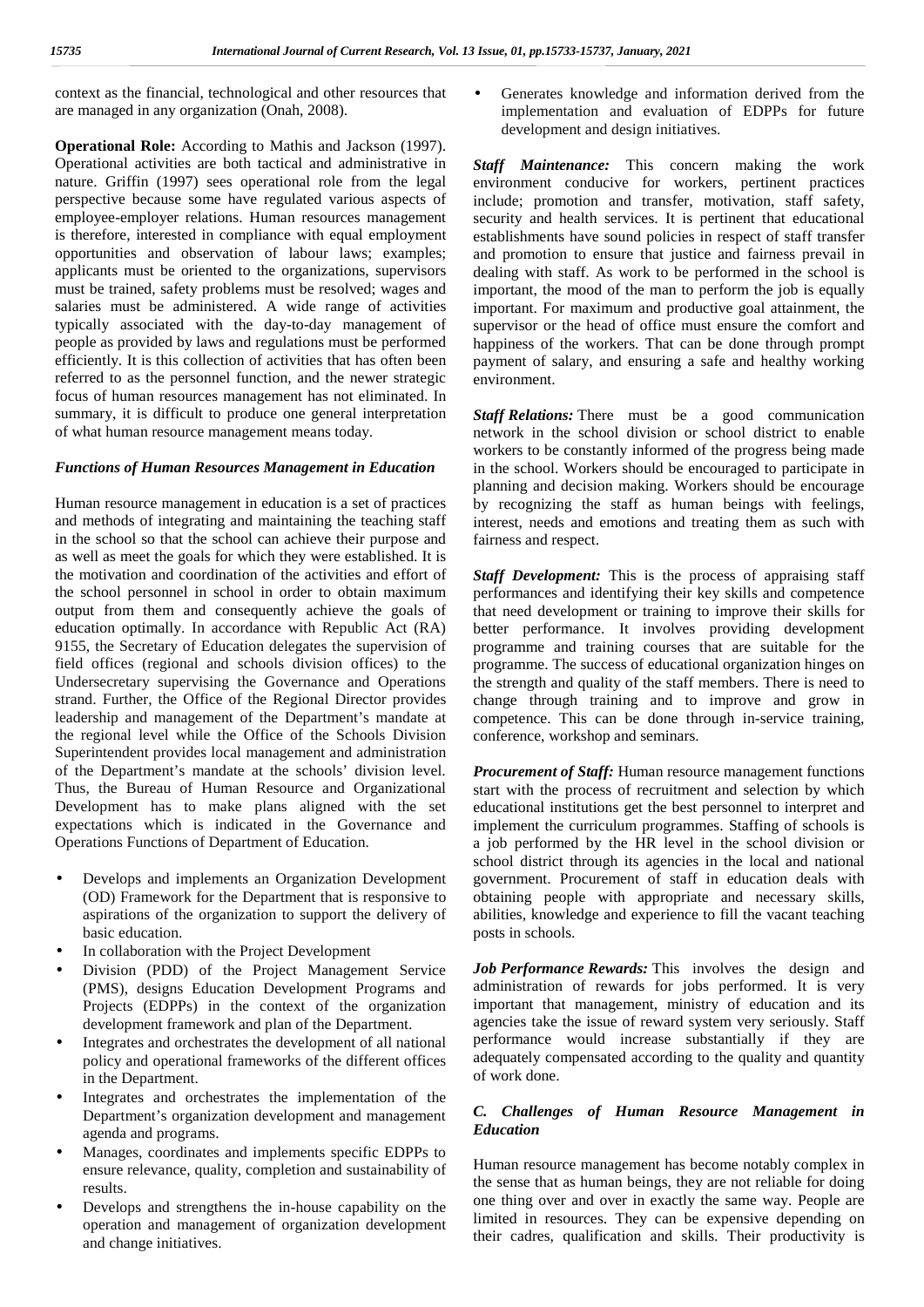highly dependent on the person's ability to instruct. A number of factors have contributed the complexity in the area of Human Resource Management office such as:

- Poor Working Condition
- Problems of staffing
- Utilization of ICT
- Little induction of human resources
- Slow services in tracking documents and benefits

The importance of HRM in an organization is vital in enriching the experience of employees and motivate them to work harder which in turn help to improve the results in the company. To underestimate the vitality of HRM is a serious mistake because this will affect the performance of the workforce and will miss the target goal that can mean the end of the business itself. In the study conducted by Dr. Chinyere A. Omebe about "Human Resource Management in Education: Issues and Challenges" she mentioned that "Personnels are the major instrument for achieving educational goals and consequently, national development. Human resources are the key to rapid socio-economic development and efficient service delivery."

*Poor Working Condition:* It is not out of way if staff expects to be paid finance rewards commensurate with the services performed. The ideal thing is to have a systematic producer for establishing a sound reward system and structure. A good remuneration tends to reduce inequalities between staff earnings, raise their individual morale, motivate them to work for pay increase and promotions, reduces inter group friction and employee grievances. Staff's salaries are not paid alongside with other civil servants and in some cases, staffs are owned many months of salary areas.

*Problems of Staffing:* The problem of staffing is enormous. There are problem on the quality and quantity of staff recruited for the education of our citizens. The reason is from poor staff recruitment and selection process. Politicians and God fatherism has taken the upper hand. Some staff rarely stays in the remote areas where the management wants their services. They use to stay in the urban areas for self convenience.

*Current Call for the Use of ICT in Education:* As the 21st century world is undergoing rapid changes, there is urgency for few educational needs such as the call for use of ICT in education. Current call for ICT usage in education is worthy but the nation is in the toddling stage. Nwufo (2009), evidently noted that ICT penetration and usage remains very low and so the need to train many teachers at all levels in ICT to equip them for reengineering the society through the skills (Offorma, 2009); ICT provides the most expensive means of rapid dissemination of information and imparting knowledge, decentralization of work, expansion of work force and with ICT, the teacher becomes a facilitator, supervisor and a guide for classroom instruction. However, compulsory acquisition of ICT skill by division and district staffs should be given priority attention despite the fact that most staffs cannot buy the computer set or laptop because of various financial reasons. Other challenges of human resource management that have direct effect on the achievement of our predetermined educational objectives include;

 High rate of students and staff indiscipline Funding issues

 Poor recruitment process Little or no induction of human resources Poor supervision/appraisal of staff Poor personnel commitment to work and Incessant transfer of teachers

#### *D. Description of Best Practices in Human Resource Management*

When working environment promotes positive work culture and creates good organizational climate, it is highly possible to increase employee engagement and productivity. This climate of conducive innovation in the City of Naga Division helps bring effective results towards the employees both teaching and non-teaching personnel. Overall organizational performance, productivity, and growth are products of a well-motivated work force whose drive is to contribute willingly for the improvement of the department*.* In return, the HR office provides a glimpse of opportunities into the way a company can reward the performance of its employees. In order to reciprocate the employees' performance and motivate them more to work very satisfactorily, the City of Naga Division in Cebu, Philippines continuously creates innovation and extrinsic rewards that fulfill employees' needs which the HR office considered as the best practices in the division office:

- Automated Services through an offline/online eHRIS system
- System generated monthly reporting of personnel who will receive loyalty claims and step increment (employees do not need to file /apply because the HR office will automatically determine the eligible employees)
- Prompt and timely processing and release of requested documents
- Fair and transparent ranking and hiring process
- Fast approval of teachers' promotion based on qualification standards

In the article published by Stafford entitled "4 Employee Motivation Strategies in Human Resource Management", it is stated that **"**Human Resource Management can be broken down into three HR dimensions – motivation-enhancement, skill enhancement and opportunity-enhancement. Out of the three, motivation-enhancement deals with Employee Motivation and as such can be the most challenging," This posted article online outlines HR strategies to help other companies and agencies build a program on establishing motivation on the employees in an organization. In the HBR article "Employee Motivation: A Powerful New Model" (Nohria, Groysberg, Lee), August 2008, the authors describe four different drives that underlie motivation. They assert that these are hardwired into our brains and directly affect our emotions and behaviors. These include the drives to acquire, bond, comprehend, and defend. Thus, human resource management is the office that is responsible for determining strategies to ensure active engagement and attract employees in an organization to give services well.

#### **Conclusion**

The paper concludes that human Resource Management in the Department of Education, City Of Naga – Cebu, Philippines remains a veritable means of resource management and nation building in the Philippines. Whatever needs to be done in this sector should be done in all sincerely and with every urgency